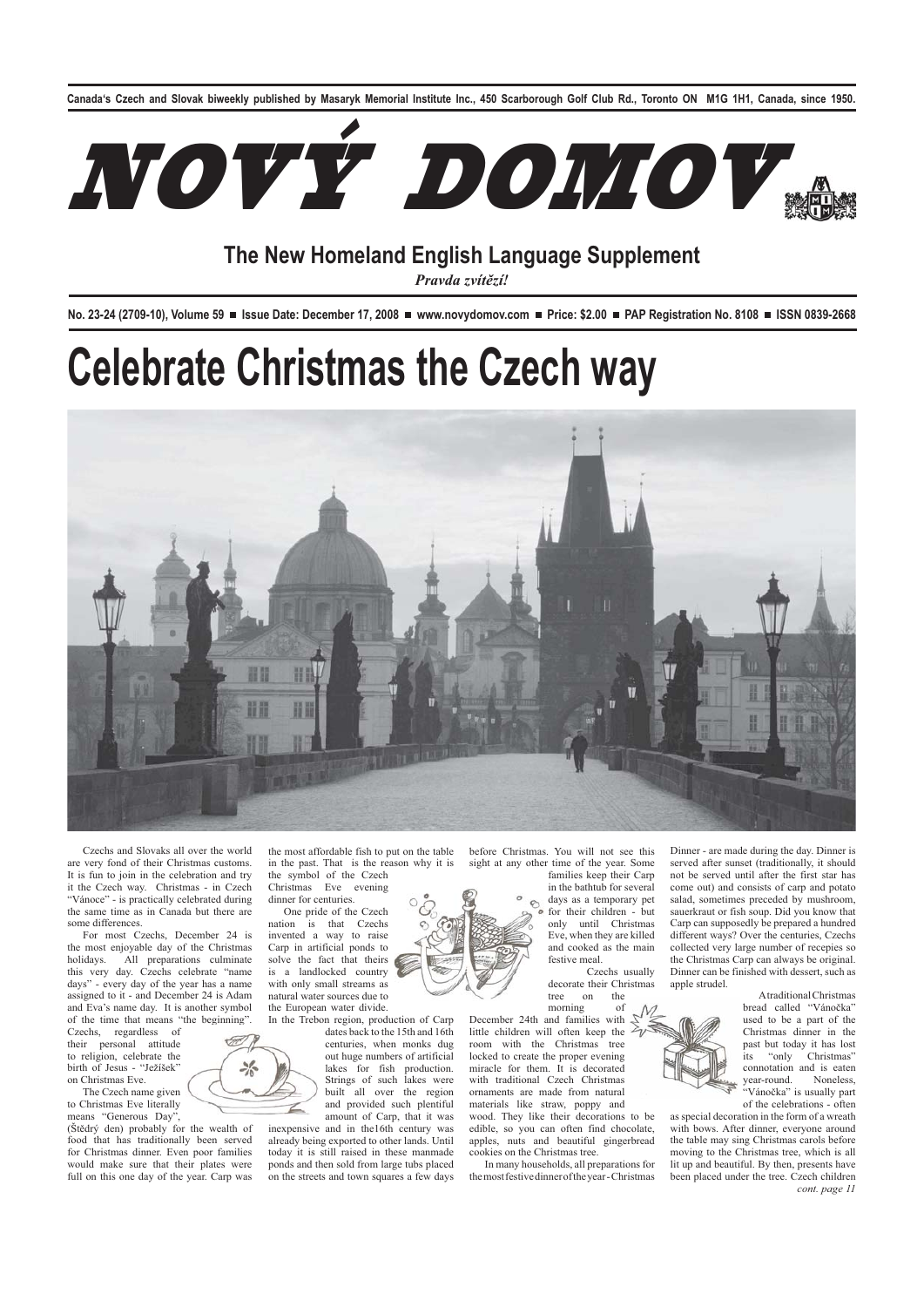## **The culture of our land: visual art part 1** *by Ernie Zucker*

Seeing I believing, as the saying goes. Czech visual art will impress, because it meets or even surpasses world standards. We wrote before that small countries get little exposure for most of their creative efforts, and this applies to the majority of world-class Czech painters and sculptors. Proof: A superb collection of medieval art, as part of the National Gallery in Prague, can be found at the Convent of St. Agnes of Bohemia.

The venue enhances the impact of this remarkable collection. And then there are the other major exhibits, namely the National Gallery's modern art collection (sculptures in the town of Zbraslav, visual art at the architecturally interesting Prague Trade Fair Palace).

## *The Gothic period*

King Charles IV (1346 – 1378) was the first Czech ruler who was also the German king and the Roman<br>emperor. He resided He resided in Prague and the city prospered financially and culturally during his reign. Founding Charles university, building the Charles bridge and Karlštejn castle (his summer

residence), enlarging St.Vitus cahedral were just some of his major projects. So one can say if you know Notre Dame in Paris, nowadays you should know St. Vitus in Prague. Similarly, if you know



*Master Theodorik: St.Mathias*

Fra Angelico, for example, you should know 14th century Czech painter Master Theodorik. He became court painter to Charles IV. Visiting Karlštejn, you will see Theodorik's dozens of images of vivid, full-figured saints that seem to burst from their frames.

The Gothic style, which flourished in the country for three centuries, provided artists of the time the opportunity to express the specific character of the country, the views, feelings and aspirations of its population. The centre of sculpture at the time of Charles IV was the workshop of Peter Parléř. It employed Czech, German and French stonemasons, many of whose works survived to this day. Its greatest masterpieces may be found within the confines of St. Vitus cathedral as, for

example, the tombstones of the Přemyslids and dozens of other sculptural artifacts.

Many court painters were also retained, including the above-mentioned Master Theodorik, Nicholas Wurmser of Strasbourg and Master Oswald. Most of their work is somehow related to the Christian church. The Kaufman Crucifiction is considered one of the prime examples of the great art of the times.

### *The Renaissance period*

The stormy days during the Hussite uprising  $(1419 - 1434)$ , temporarily halted artistic development in the country. Many art treasures were destroyed. It was not till the latter part of the fifteenth century that a group of wood carvers emerged,<br>decorating churches and

 $decorating$ reception rooms. High quality murals were produced as those in St.Barbara's cathedral in Kutná Hora. Hand-painted book illustration flourished. The Codex of Jena from the early 16th century contains many miniatures on Hussite themes.

The Renaissance style was introduced to the country by Italian artists, who came to the country on the behest

of Jegiellonian kings. They included stonemasons – an example of their work is the portal of St.George's Romanesque church ar Prague castle and the sculpted decorations of Belvedere, the summer palace in the Royal Gerdens. Paolo della Stella and Alexander Colyn are the two leading artists that come to mind. Thanks to the Holy Roman Emperor RudolfII (1552 – 1612), king of Bohemia, Hungary, Germany and the Romans, who made Prague his capital, artistic development surpassed that of any previous period.

His collection of Renaissance works had no equal, including paintings by Hieronymus Bosch, Hubert van Eyck, Roger van der Weyden and Peter Brueghel, among his 3000 works. He supported a group of painters, among whom Guiseppe  $\frac{1}{2}$  Arcimboldo was the most original. He has been celebrated as anticipating surrealism and pop art in the style of his work.



*Church in Kutná Hora*

The most prolific court artist of the time was Bartolomeus Spranger. He provided Rudolf with a steady stream of paintings consisting of mythologies, allegories, religious themes and occasional portraits.

## *The Baroque period*

Here you find another rich era of Czech painting and sculpture. Prague became a major centre of Baroque culture in Europe

(first half of 18th century). The pioneer of the Baroque style in Czech art was Karel Skréta. Apart from painting, he produced



*"Pride" by Mathias Bernard Braun*

many graphic designs for engravers in Prague and Augsburg. Probably the most famous graphic designer of the time was Václav Hollar whose graphic cityscapes



*St. Catherine by Karel Škréta*

found international recognition, with some of his work to be found in the British museum in London.

Famous names of artists resident in the country include: J.B.Fischer of Erlach, Mathias Bernard Braun, P.J. Brandl, V.Reiner and court and guild painters, as well as artists from the holy orders. The family workshops of sculptors Brauns, Brokofs, Platzers and others were overwhelmed with commissions. The permeation of architecture, painting, sculpture and furnishings transformed the Baroque style into an impressive synthesis. Travelling through the Czech Republic will open your eyes to countless examples of chateaus, churches, monasteries and pilgrimage sacred sites with carefully coordinated landscaping.

## *19th Century art*

Historically, the period of reforms introduced by Emperor Joseph II (1780 – 1790), in contrast to the opressive reign of his mother the Empress Maria Theresa  $(1740 - 1780)$ , was one of a profound decline. In original painting and sculpture. Second-hand older pieces of art were readily available. It took the newly founded Association of Patriotic Art Lovers some time to revive Czech cultural endeavours.

Antonín Mánes, in the early 19th century, was the first artist of significance of this period. He became a teacher of landscape painting. His son Joseph landscape painting. Mánes is considered to be the founder of the flourishing treasury (hundreds) of Czech painters that worked in subsequent centuries. A small but influentiial gallery on the riverside in Prague is named after<br>him An important landscape painter An important landscape painter working at the time was Adolf Kosárek. Karel Purkyně, the greatest painter of



*Josef Mánes's The Dressmaker*

this generation, painted portraits in monumental style and his still -lives excelled in the expression of character and the display of versatility of his brush work. His contemporaries Jaroslav Cermák, Soběslav Pinkas and Viktor Barvitius widened their horizons by spending time and working in Paris.



*Karel Purkyně, Portrait of blacksmith Jech*

We will continue our overview of the treasures of the Czech art in Part 2. The second part of the History of Czech Art will be featured in a forthcoming issue of Nový domov.

*The author is a member of the Board of Directors of the Masaryk Memorial Institute who has been active in the effort to find new readers for Nový domov among young Czech and Slovak, second and third generation compatriots, as well as potential new members of the Institute.* 



*Charles IV by Petr Parléř*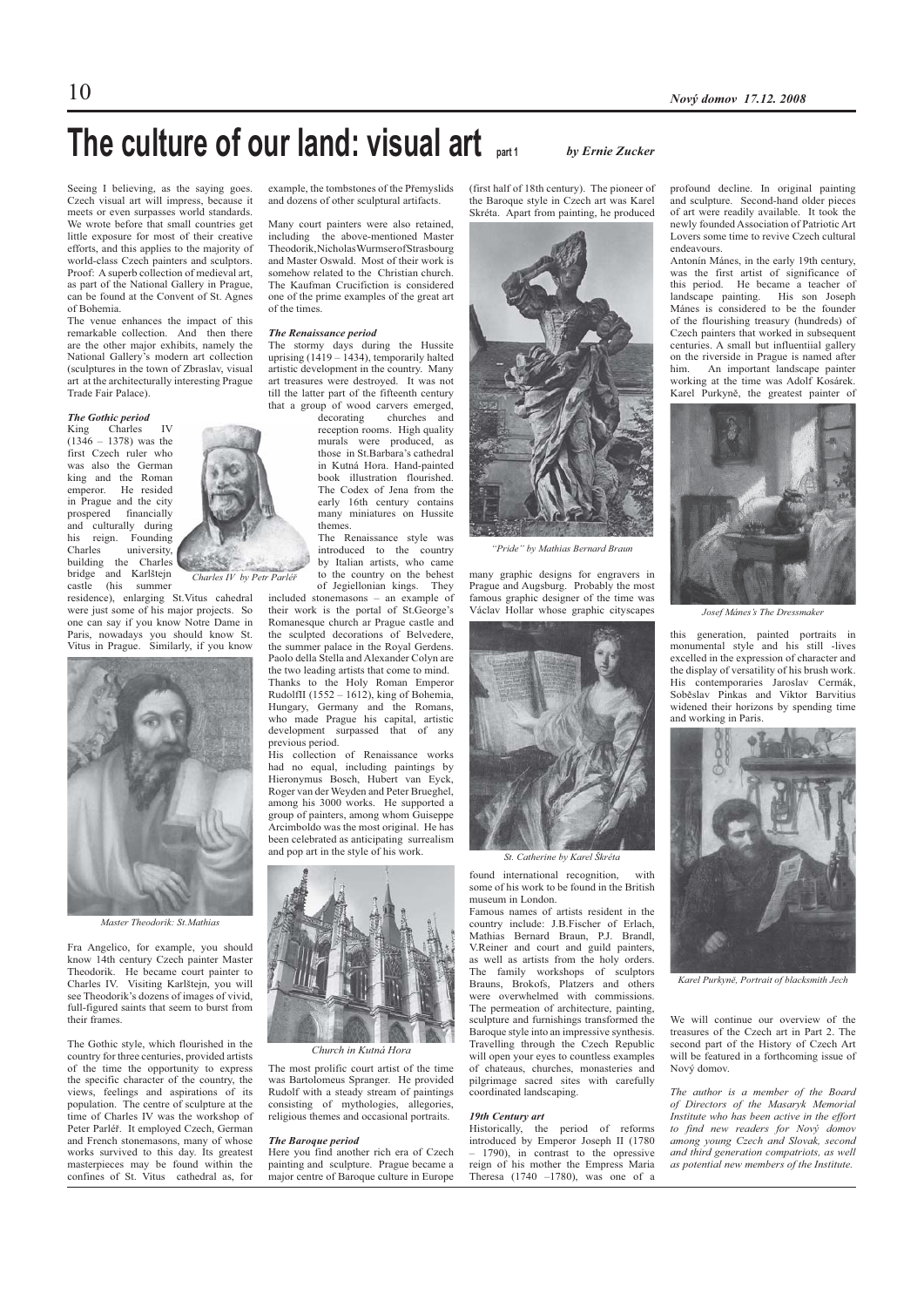## *Christmas the Czech way ... cont. from front page*

believe that Christmas gifts are brought by Baby Jesus (Ježíšek) who comes into the room through the window to leave the presents. Unlike Santa Claus, Baby Jesus is a rather abstract figure with no particular physical image attached to him, and no one knows where he lives. Just like Santa though, he receives wish-

list letters from Czech children a few weeks before Christmas. Christmas Eve is associated

with many superstitions that usually relate to life, love, and destiny that awaits one in the year to come.

According to one Czech Christmas custom, one is supposed to fast all day to see the "golden piglet" (zlaté prasátko) in the evening. All of the household customs<br>are done just for fun done just for fun.

It makes Christmas time a time of wonderful connection to the deep past of the nation - Christian as well as Pagan.

 Some people end Christmas Eve by attending a midnight mass (půlnoční mše) at a local church. In the Czech Republic Christmas stretches over December 25 and 26, which are also referred to as the

First and Second Christmas Holidays, or the Christmas Feast (Boží hod vánoční) and St. Stephen's Day (Sv. Štěpán). On St. Stephen's Day, children, students, teachers, and the poor used to go around people's homes singing Christmas carols.

still observed today, but mostly for fun. It must have been quite a challenge to put the dinner together and go through with it without a mistake if all the customs were to be seriously followed! Here are some of them:



\* No lights should be lit in the house before the first star comes out. After it does, dinner can be served.

The table should be set for an even number of guests. An extra plate can be used to even out the number of guests. An odd number brings bad luck or death. \* An extra plate should be prepared in case an unexpected guest or a person in need comes by the house at dinner time.

\* No one should sit with their back to the door.

\* Christmas dinner should consist of nine courses including soup, bread with honey,

carp, potato salad, fruit (dried, fresh or canned), dessert (apple strudel or vánočka Christmas bread), and other foods.

\* No one should ever get up from the Christmas table until everyone has finished their dinner. Doing so brings bad luck and death in the family.

Everyone should finish their dinner and leave nothing on the plate.

.<br>\* The first person to leave the table after dinner would be the first one to die in the coming year - that is why everyone should get up from the table at the same time.

\* Any leftovers from dinner (crumbs, fishbones, etc.) should be buried around the trees to ensure they will bear lots of fruit.

\* All household animals should be fed after dinner so that no one goes hungry on Christmas Eve.

*Alena Kottová*

# **What is the Czech Meetup?**

What connects the people in the Czech community? Is it the history, the food, a common ancestry or just the language? It is probably a mixture of all of these, but it seems that language is the strongest link. We wanted to find out what connects a certain group of friends, who organize themselves through Czech Meetup. Toronto's Czech Language Meetup Group has grown into a lively community that meets regularly.



*Silvester Šedivý, The Czech Meetup organizer*

From its begining on a wintery night in 2004, when only a few people took part in it, this group counts several hundred and is still growing. Despite the group's title, one doesn't need to be fluent in Czech (or Slovak) to be a member. Anyone with an interest in Czech, Moravian or Slovak culture or with professional or personal ties to the Czech or Slovak Republics is welcome to join in at the gatherings. In addition to memorable nights out, past events have also included dinners and brunches at Czech restaurants in Toronto, a tour at a brewery, wine-tastings, karaoke and partying with a Czech soccer team. All of these activities are planned under the watchfull eye of Silvester Šedivý. His interest in the Czech language and culture started in quite a surprising way, so we asked Silvester several questions on the subject:

## **When did you come to Canada?**

My parents left Czechoslovakia in 1969 with me and my 2 sisters. My parents did not believe that the Prague spring would work and had planned this even before the Soviet invasion of '68. We then spent two years ping-ponging back and forth between Austria and Italy before finally settling down in Canada

Nowadays, families stay at home and relax or visit relatives and friends to share the

As we said, the Czech Christmas dinner (December 24) is connected with a great number of different customs, rules and superstitions. Quite a few of them are

special time.

## **Did your parents keep in touch with their original homeland?**

After they emigrated, my parents maintained occasional contact with their relatives who remained in Czechoslovakia. My father returned to live there shortly after the Communists fell. My mother then went several times to visit him.

## **What led you to start the Czech Meetup group?**

I returned to the Czech Republic for the first time in April of 2004 after my father passed away. He chose to be buried there and I went for the funeral. I had always considered myself as a Canadian whose ethnic origin happened to be Czech. However, as the plane approached the airport in Prague before my feet even touched Czech soil - I began to feel a strong connection to my native land. One day after I returned, when I was feeling a particularly strong yearning for some kind of Czech connection, I typed the words "Toronto Czech Group" into Google. The Toronto Czech Meetup Group was the first hit. There had been a small group that had been meeting regularly. However, once Meetup started charging fees, they no longer met through Meetup. The fees weren't that high, \$10 USD, if I remember correctly. So I decided to pay them for 6 months and see what would happen. By paying the fees, I became the Organizer.

### **What are your interests and hobbies?**

I'm a bit of a family man and spending time with my wife and 11-year old son is a priority for me. I love the outdoors and enjoy hiking, cycling and swimming. I'm also a big fan of NFL football and MMA (Mixed Martial Arts).

## **I think you are getting married, is your fiancé Czech?**

Actually, I'm already married now. We

got married at the end of September and no, she's not Czech, she's Italian. She's learned a few Czech words ("pivo" being an important one) and attended a few Czech meetups. She didn't drink beer until she met me. Then I introduced her to Czech beer. She now enjoys the occasional Pilsner Urquell and Steamwhistle. We're hoping to visit the Czech Republic together next summer.

more Czechs in Toronto, I'm hoping that will change. I guess this would be another good question for a follow up interview. **Do you watch any Czech sports?** 

A little bit. I follow the Czech national soccer team during the World and Euro cups and the hockey team during international tournaments. I was depressed for 3 days after we lost the semi finals to Greece in the 2004 Euro Cup.



*Meetup friends in lively conversation*

## **Are you interested in reading Novy Domov? What content would you like to see?**  I recently registered for the online version

and plan to start reading it. If you conduct a follow up interview in a couple of months I'll hopefully be able to answer your other questions about ND.

## **How important is the Czech community and its activities for you?**

I have to admit that I'm not all that well plugged into the Czech community in Toronto. The Czech meetup group is my only local Czech link right now. As I mentioned earlier, I didn't feel a very strong connection to my Czech roots until recently. However, as my Czech improves and I get to know

## **What message do you have for our readers?**

I would like to let your readers know that we welcome all Czech speakers to our meetups, regardless of age, sex, religion, ethnic background, occupation, etc.

Check out our wesite on http://czech.meetup. com/44. It's free to register and you can see what's going on. We usually meet on the third Saturday of the month. If you heard about us through Novy Domov, let me or Katka know so that we can give Jerry and Alena the proper credit. Thank you for your interest in our group.

*Jerry Kott, photo: Alena Kottova*